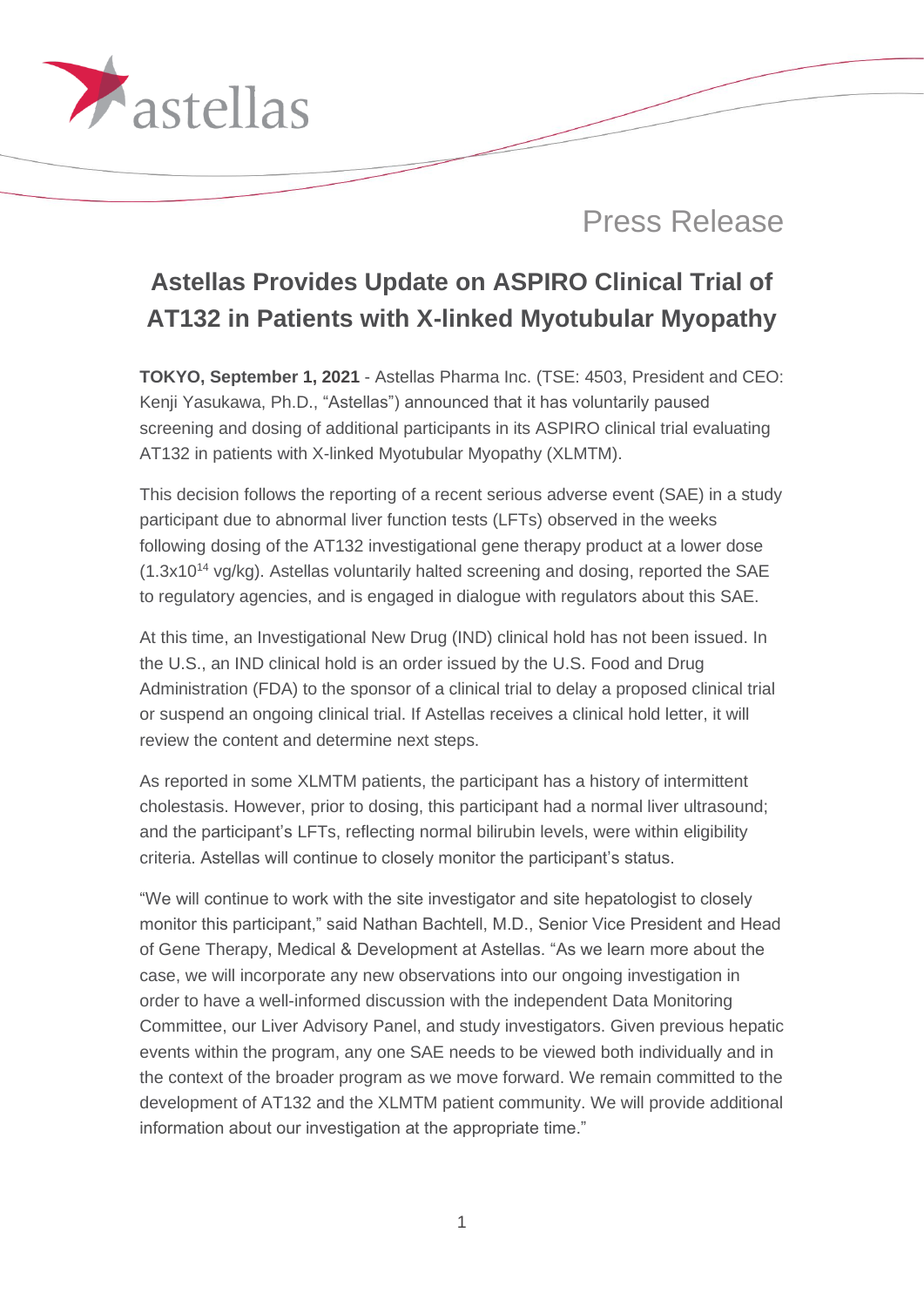To date, 24 ASPIRO participants have received AT132: seven at the 1.3x10<sup>14</sup> va/ka dose and 17 at the  $3.5x10^{14}$  vg/kg dose. Three participants previously treated at the 3.5x10<sup>14</sup> vg/kg dose developed progressive cholestatic hepatitis and subsequent decompensated liver failure. These three participants thereafter died of either sepsis (2 participants) or a gastrointestinal bleed (1 participant), all of which were a consequence of liver failure.

In December of 2020 the clinical hold was lifted after the FDA reviewed the modifications to the ASPIRO trial protocol, which included a reduction of dosing to the 1.3x10<sup>14</sup> vg/kg dose level. The participant associated with this current SAE was dosed in the summer of 2021, after the original clinical hold was lifted. The initial elevation of hepatic lab values was noted within the first month of dosing. Despite the voluntary pause in screening and dosing, the Astellas Medical Monitor and ASPIRO investigators will continue to monitor all study participants for all safety outcomes.

## **About X-linked Myotubular Myopathy**

XLMTM is a serious, life-threatening, rare neuromuscular disease that is characterized by extreme muscle weakness, respiratory failure and early death. Mortality rates are estimated to be 50 percent in the first 18 months of life. For those patients who survive past infancy, there is an estimated additional 25 percent mortality by the age of 10. XLMTM is caused by mutations in the MTM1 gene that lead to a lack or dysfunction of myotubularin, a protein that is needed for normal development, maturation and function of skeletal muscle cells. The disease affects approximately 1 in 40,000 to 50,000 newborn males.

XLMTM places a substantial burden of care on patients, families and the healthcare system, including high rates of healthcare utilization, hospitalization and surgical intervention. More than 80 percent of XLMTM patients require ventilator support, and the majority of patients require a gastrostomy tube for nutritional support. In most patients, normal developmental motor milestones are delayed or never achieved. Currently, only supportive treatment options, such as ventilator use or a feeding tube, are available.

#### **About AT132 for the treatment of X-linked Myotubular Myopathy**

Astellas is developing AT132, an AAV8 vector containing a functional copy of the MTM1 gene, for the treatment of XLMTM. AT132 may provide patients with significantly improved outcomes based on the ability of AAV8 to target skeletal muscle and increase myotubularin expression in targeted tissues following a single intravenous administration. The preclinical development of AT132 was conducted in collaboration with Genethon [\(www.genethon.fr\)](http://www.genethon.fr/).

AT132 has been granted Regenerative Medicine and Advanced Therapy (RMAT), Rare Pediatric Disease, Fast Track, and Orphan Drug designations by the U.S. Food and Drug Administration (FDA), and Priority Medicines (PRIME) and Orphan Drug designations by the European Medicines Agency (EMA).

## **About ASPIRO**

ASPIRO is a two-part, multinational, randomized, open-label ascending dose trial to evaluate the safety and preliminary efficacy of AT132 in XLMTM patients less than five years of age. Primary endpoints include safety (adverse events and certain laboratory measures) and efficacy (assessments of neuromuscular and respiratory function). Secondary endpoints include the burden of disease and health-related quality-of-life, and muscle tissue histology and biomarkers.